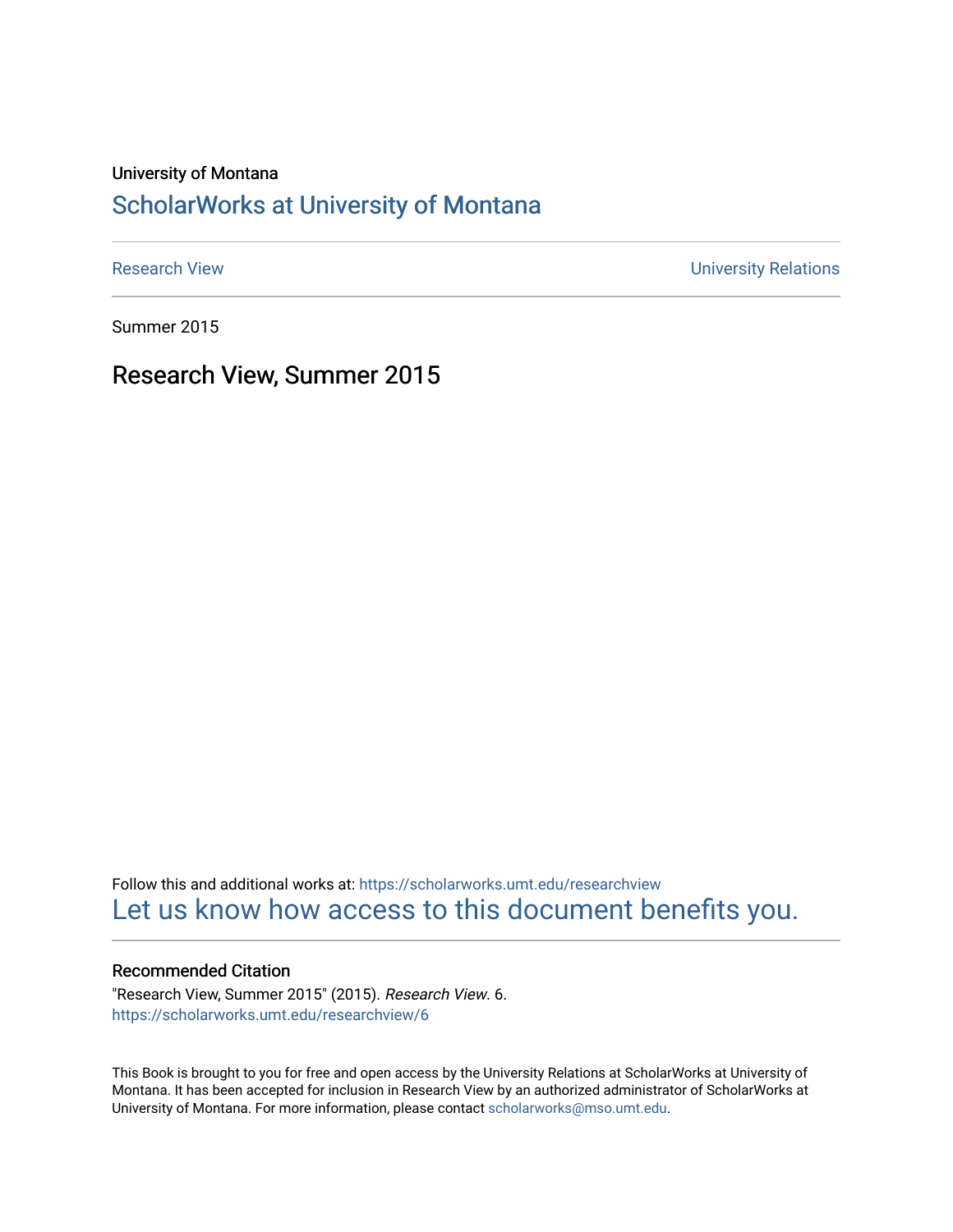

# The Navy's Novelti

UM researchers are elbows-deep in crates of U.S. Navy artifacts that date back to the founding of the republic

Iniversity of Montana anthropology<br>
Professor Kelly Dixon has spent<br>
most of her career reminding<br>
people that archaeologists don't traipse Professor Kelly Dixon has spent most of her career reminding around the world like Indiana Jones, with bullwhips and a nose for treasure. Like many professionals, they spend a lot of time indoors.

"For every one day in the field," she explains, "you need three to five in the lab cleaning, sorting and analyzing artifacts to get them prepped for long-term curation. The essential step of curation is all too often left out of Hollywood and documentary portrayals of archaeological discoveries."

But now Dixon and her students find themselves in the unique role of curating the vast historical collection of the U.S. Navy. The collection includes a fastening bolt for the USS Constitution that was hand-forged by Paul Revere; the gold-hilt, sharkskin-handled sword of Spanish-American war hero Adm. George Dewey; and the commissioning documents for Revolutionary War sailor John Paul Jones.

While these and other objects are on exhibit at the National Museum of the U.S. Navy and the Cold War Museum in Washington, D.C., until recently, the bulk of the Navy's collection was stored in a World War II-era warehouse in Cheatham, Virginia.

The Navy's curation staff realized that



Katie Stevens Goidich, a UM anthropology graduate and cultural heritage program coordinator for the department, served 14 years with the U.S. Navy and now works for a UM project to help the Navy curate its vast collection of historical artifacts.

warehouse was not a suitable home for the greatest repository of U.S. naval history. Starting in 2014, the Naval History and Heritage Command relocated the collection to a 300,000-square-foot building in Richmond, Virginia. Now that the artifacts are in an improved storage facility, the Navy wants a comprehensive catalog of the collection – something that has never been done. For that they turned to the U.S. Army Corps of Engineers, which recently awarded a \$45 million fiveyear research cooperative agreement to

UM. The University received the contract to assist with cataloging this collection through this agreement. Dixon learned about it while she was in Southern China with a delegation from Stanford University.

"It's a pretty big deal," Dixon says of the project. "The U.S. and the world have a curation crisis when it comes to artifacts." Analyzing, cataloging and preparing artifacts for long-term conservation

Navy's Novelties — continued page 6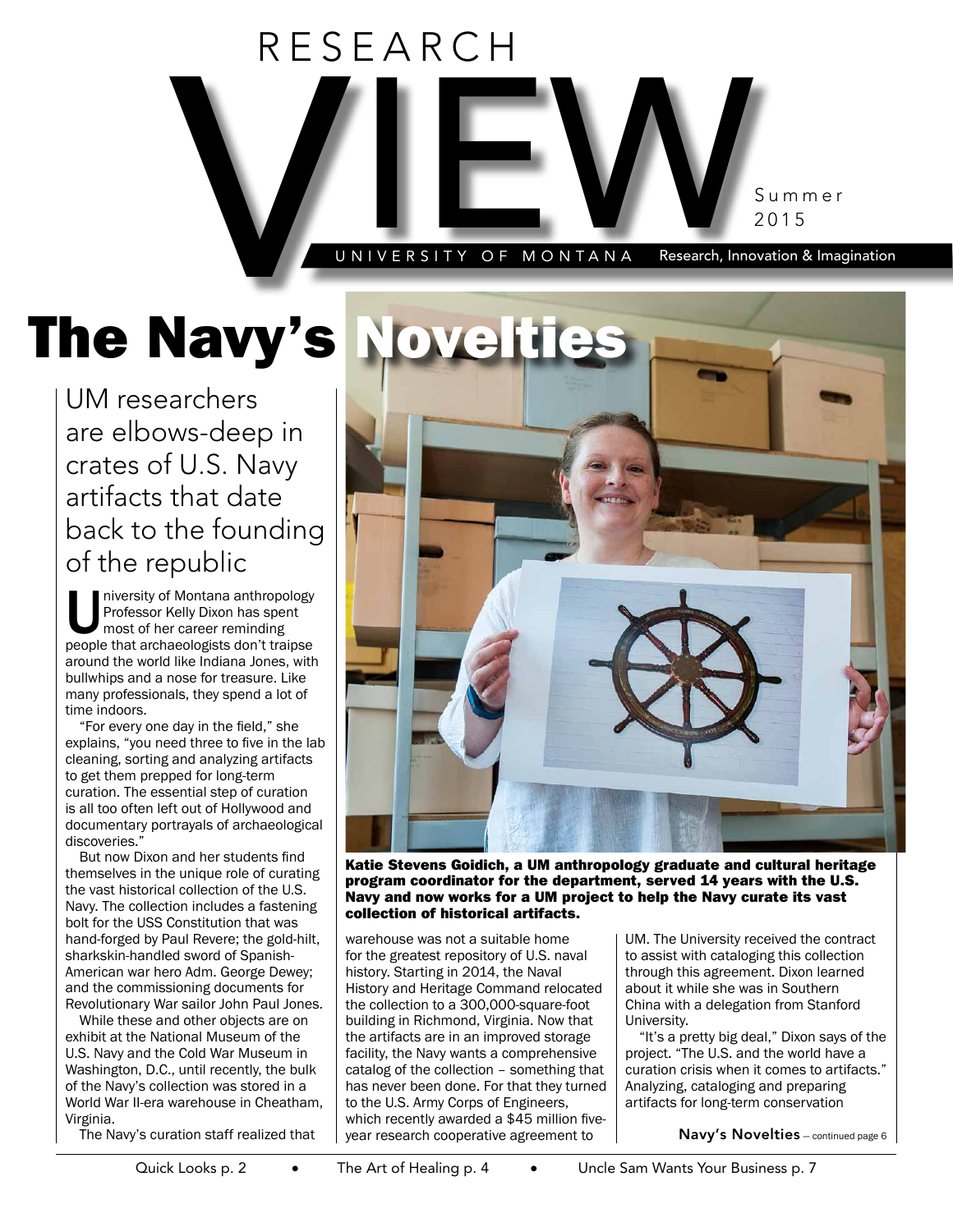#### QUICK LOOKS

An area transformed by broad-scale egetation loss and fragmentation from oil and gas development

### Study: Oil and Gas Development Transforms Landscapes

What are the ecological consequences of accelerated oil drilling activity? Researchers at UM have conducted the first-ever broad-scale scientific assessment of how oil and gas development transforms landscapes across the U.S. and Canada.

Photo by Chris Boyer

hris Boye š Photo

> Their work was published April 24 in an article titled "Ecosystem services lost to oil and gas in North America" in Science, one of the world's most prestigious journals. The article concludes that oil and gas development creates significant vegetation loss of rangelands and croplands across broad swaths of central North America.

> Lead author Brady Allred says, "There are two important things here: First, we examine all of central North America, from the south coast of Texas to northern Alberta. When we look at this continental scale picture, we see impacts and degradation that are missed when focusing only at a local scale. Second, we see how present policies may potentially compromise future ecosystem integrity over vast areas."

that from 2000 to 2012 oil and gas development removed large amounts of rangeland vegetation, culminating at a rate per year of more than half of the annual grazing on U.S. public lands. Vegetation removed by this development on croplands is equivalent to 120.2 million bushels of wheat, approximately 13 percent of all wheat exported by the U.S. in 2013.

Fragmentation and loss of habitat also disrupts wildlife migration routes, alters wildlife behavior and assists new disruptive invasive plant species.

Furthermore, nearly half of wells drilled are in extreme- or high-water-stress regions. High-volume hydraulic fracturing uses 2 million to 13 million gallons of water per well, intensifying competition among agriculture, aquatic ecosystems and municipalities for water resources.

Co-author Dave Naugle highlights the complexity of the issue: "We've known about the impacts of oil and gas development for years, but we now have scientific data from a broad regional scale that tells us we need to act now to balance these competing land uses."

### Regents Professor Emeritus Wins Major Ecology Prize

The journal Molecular Ecology chose UM Regents Professor Emeritus Fred Allendorf as the recipient of its 2015 Molecular Ecology Prize.

The distinguished honor officially will be awarded Aug. 10-14 during the meetings of the European Society for Evolutionary Biology in Lausanne, Switzerland. The prize includes an engraved silver platter.

The field of molecular ecology is a young and inherently interdisciplinary research area. The journal created the Molecular Ecology Prize several years ago to recognize significant contributions to this area of research.

Allendorf is one of a handful of people who founded the field of conservation genetics. He was one of the first to apply genetics to real-world conservation problems, and he has continued to advance the application of genetics, and now genomics, to pressing



Allendorf

conservation issues.

His research focuses on the application of population and evolutionary genetics to problems in conservation biology. His book "Conservation and the Genetics of Populations," co-written with UM Professor Gordon Luikart and Sally Aitken of the University of British Columbia, provides an understanding of how genetics can be used to conserve species threatened with extinction.

Allendorf, along with holding the position of Regents Professor Emeritus of Biology at UM, is a Professorial Research Fellow at Victoria University of Wellington in New Zealand.

Allred and co-authors estimated

### UM Upgrades Internet Speed with Internet2 Connector

The University is now home to a 100-gigabit-per-second fiber connection as an Internet2 Network connector site in Missoula. The ultra-high-speed capability advances UM's research efforts and expands opportunities to support educational, research and health care institutions across the state.

"The Internet2 Network connection provides great support to our researchers who collaborate with colleagues both nationally and internationally and, in particular, for those involved in big data initiatives and their entrepreneurial activities," says Scott Whittenburg, UM vice president for research and creative scholarship.

The new capability, which is 10 times faster than UM's previous connection, will further research efforts in the

areas of ecosystems, climate change, environmental health, neuroscience, the search for Earth-like planets in nearby solar systems and more.

Matt Riley, UM's chief information officer, says network connectivity is key to education and economic development in rural states where communities are separated by vast distances. UM connects a portion of Montana's higher education institutions, as well as the U.S. Forest Service.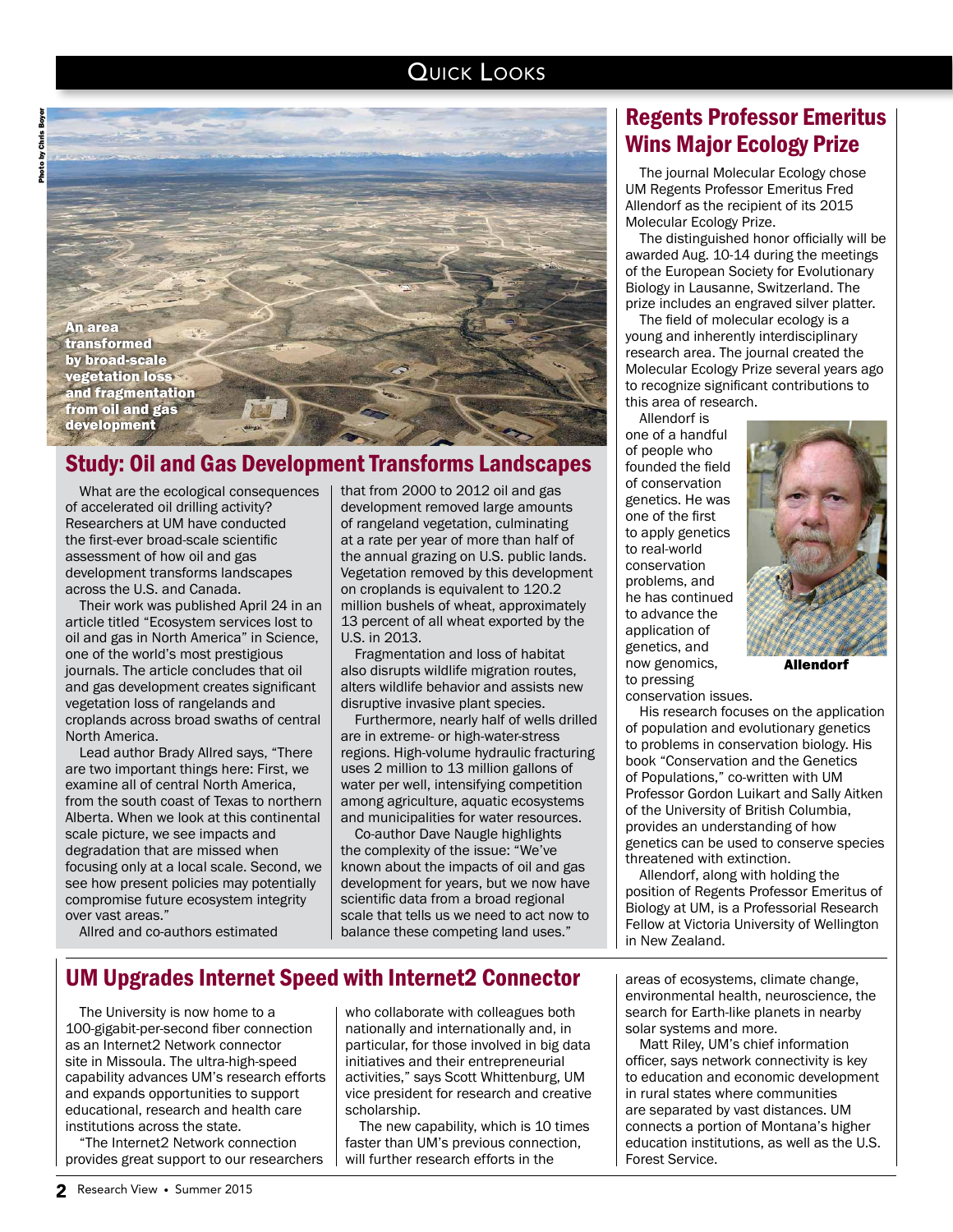#### **QUICK LOOKS**

#### UM to Host Shakespeare's First Folio Exhibition in 2016

The first collected edition of Shakespeare's plays will be displayed on campus in 2016.

The Mansfield Library and Montana Museum of Art & Culture submitted the application to bring the First Folio to campus, and will partner to make it a valuable experience for the community. While the library will lead organizing and implementing numerous programs for University students, adults, children, teachers and families, MMAC will

display the folio and other related panels in its galleries, support the environmental and security requirements and provide free public access. The museum also will curate a related exhibit, extending its hours to accommodate as many visitors as possible.

"Exhibiting the Shakespeare First Folio is a high honor," MMAC Director Barbara Koostra says. "MMAC is delighted to partner with the Mansfield Library to bring this rare object to the University of Montana campus and the region, and we hope it inspires everyone."

Many of Shakespeare's plays, which

The amount of care parents provide their young varies greatly across the animal kingdom, particularly among songbird species, who spend anywhere from 20 percent to nearly 100 percent of daylight hours warming eggs in their nests. A team led by Thomas Martin, senior scientist and professor at UM's Montana Cooperative Wildlife Research

"The reasons why species differ in how much care they provide their young has long been a mystery and of interest to scientists, given that it influences the quality and survival of offspring,"

The researchers studied parental-care

Songbirds Vary in Time Devoted to Warming Eggs The amount of time songbirds spend warming their eggs directly correlates to their own survival probability and that of their eggs, according to a study by UM researchers that appeared recently in The

American Naturalist.

Unit, set out to discover why.

Martin says.

# **SHAKESPEARES** COMEDIES,<br>HISTORIES, &<br>TRAGEDIES. Poblit To the Reader.  $\label{eq:2} \begin{minipage}[t]{0.5\textwidth} \begin{tabular}{lcccc} \textbf{2} & \textbf{3} & \textbf{1} & \textbf{1} & \textbf{1} & \textbf{1} & \textbf{1} & \textbf{1} \\ \textbf{2} & \textbf{3} & \textbf{1} & \textbf{1} & \textbf{1} & \textbf{1} & \textbf{1} & \textbf{1} & \textbf{1} & \textbf{1} \\ \textbf{3} & \textbf{3} & \textbf{3} & \textbf{3} & \textbf{3} & \textbf{1} & \textbf{1} & \textbf{1} & \textbf{1}$  $\begin{array}{c} \textit{I. 0 \textit{IV} D.0 \textit{IV}} \\ \textit{Pinted by Hiac Lagzad, and Ed. Blcomt. 1612} \end{array}$

were written to be performed, were not published during his lifetime. The First Folio was published in 1623, seven years after Shakespeare's death. Two of Shakespeare's fellow actors compiled 36 of his plays, hoping to preserve them for future generations. Without it, we would not have 18 of Shakespeare's plays, including "Macbeth," "Julius Caesar," "Twelfth Night," "The Tempest," "Antony and Cleopatra," "The Comedy of Errors" and "As You Like It."

When the First Folio arrives in Missoula, its pages will be opened to Shakespeare's most quoted line: "To be or not to be."

## Burgers — in moderation effective for sports recovery

UM researchers have good news for endurance athletes hankering for a burger and fries after an intense workout: Dig in.

In moderation, that is.

A study recently published by the International Journal of Sport Nutrition and Exercise Metabolism found no significant difference in glycogen recovery when cyclists ate fast food after a workout versus when they ingested traditional sports supplements such as Gatorade, Powerbar and Clif products.

Brent Ruby, director of UM's Montana Center for Work Physiology and Exercise Metabolism, graduate student Michael Cramer, and a team of researchers in UM's Department of Health and Human Performance produced the findings.

In the study, 11 male cyclists completed two trials, eating either fast food or supplements.

The UM researchers analyzed muscle biopsies and blood samples taken in between the two glycogen-depletion rides and found no differences in blood glucose and insulin responses. Rates of glycogen recovery from the feedings also were not different between the diets. Most importantly, there were no differences in time-trial performance between the two diets.



behaviors, egg temperatures and adult mortality rates in 63 species of songbirds. The study, which spanned two decades and four continents, found longer-living species with more future opportunities for breeding were less willing to expend energy and risk mortality associated with keeping their eggs warm.

Conversely, species with shorter lives

put much more effort into caring for their young because they may not have another opportunity to reproduce. In both cases, the songbirds balance longevity against the risk of their eggs being eaten by predators. Species with a higher likelihood of their eggs being preyed upon invested more effort in keeping their eggs warmer, as warmer eggs take less time to hatch. **W** 

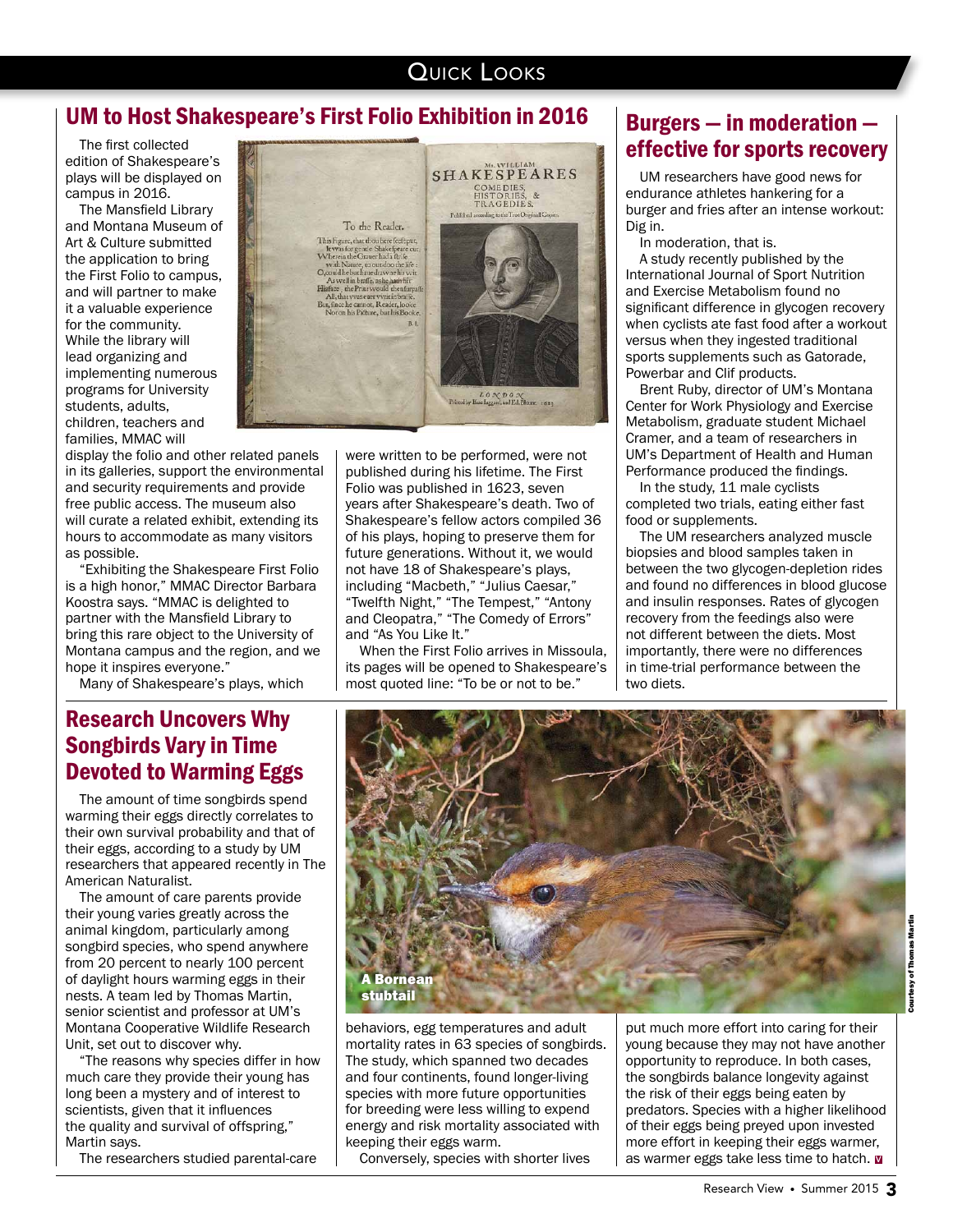

# The Art of Healing

Illian Campana always wanted to<br>be a theater actor, immersed in<br>the romance of bright stage lights,<br>dramatic monologues, delirious opening illian Campana always wanted to be a theater actor, immersed in the romance of bright stage lights, nights and lively cast parties. But in her mid-20s, that dream took an unexpected turn. After graduating with a bachelor's degree in theater from California Institute of the Arts, Campana took a job in Egypt teaching drama and English as a second language. Her classes at the American University of Cairo were made up of refugees from Eritrea and Ethiopia – people whose real-life narratives seemed open to theater's transformative nature. For Campana, the idea that the stage could alter someone's life in a practical way suddenly added another layer to her passion. It offered a scope far beyond herself.

"It was kind of the first glimpse where

## Professor uses drama and movement to help people worldwide find renewal

I saw theater and drama as really powerful tools," says Campana, who now runs the theater performance programs at UM's School of

Theatre & Dance. "For one, it was good for language acquisition, but also for community and identity building. And so that intrigued me."

But it was a few years later, when she ended up teaching in Brazil, that Campana found full-blown inspiration in the idea of theater and drama as a means to social change. There she met Augusto Boal, a famous applied-theater practitioner who used theater to address citizen and cultural oppression. Boal's work wasn't just an abstract gesture: He had a long history with the intersection of theater and politics. His teachings were so controversial that, in 1971, he was

Above: People participate in one of UM Professor Jillian Campana's rehabilitation programs at the Neurolinje center in Piteå, Sweden. (Images courtesy of Jillian Campana)

kidnapped by the government, tortured and exiled to Argentina and then France. After that, he traveled the world using theater to empower the impoverished. He finally returned to Rio de Janeiro to start the Center for the Theater of the Oppressed, which is where Campana learned from him when she arrived in the mid-1990s.

"His work deals with those issues where people who are oppressed by either their government or by family or basic societal norms are unable to live the life they need to in order to be prosperous and happy," she says. "Working with him opened my mind to all of the different ways that drama and theater can be used. I run the acting and directing program here at UM, and I direct, but my real interest is in working with people who find themselves in a difficult position for whatever reason."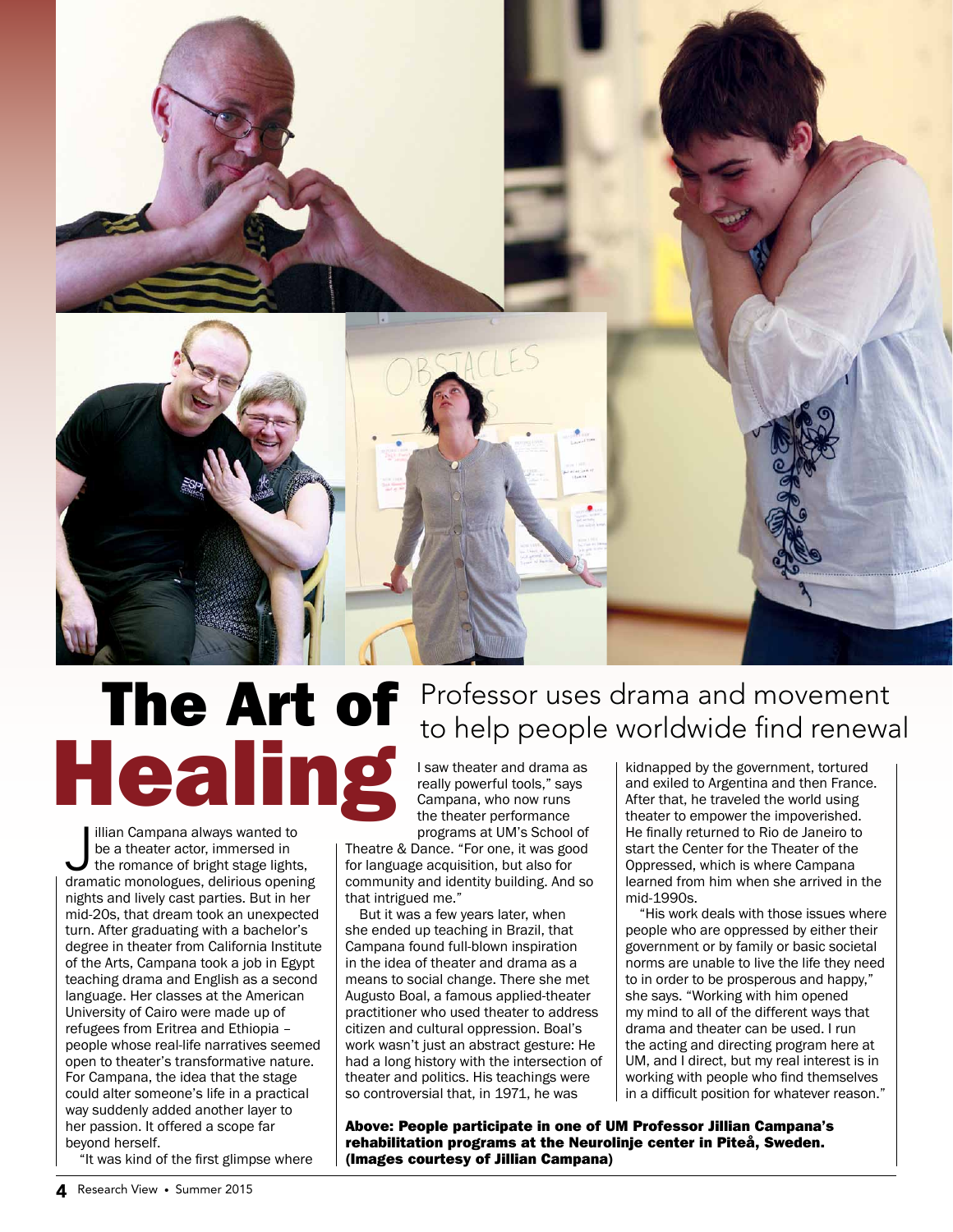What Campana couldn't have expected was that in 2000, just after she graduated from New York University's Tisch School of the Arts and was hired at UM, she would find herself in her own difficult position. That year at age 30, she suffered a stroke, and she lost almost all of her movement. Over the next few years, she struggled to find her way back from it, and eventually through rehabilitation, she did. But it changed her forever.

"It was an incredible experience to have my body taken away," she says. "I had to learn to walk again and do everything again. When I recovered I decided I was going to do something with this."

Campana is a glowing, happy person who speaks exuberantly about her work like someone always on the cusp of a new adventure. Inside her McGill Hall office hangs an assortment of colorful theater masks and art that give away her worldly inspirations and love for the stage.

At UM, her job as a theater educator falls in line with her early love for the fine arts. But all the twists and turns of her life also have kept her with one foot on the path inspired by Boal. After recovering from the stroke, she earned her doctorate in theater for social justice at UM, and she spent time working with a traumatic brain injury support group, helping participants use theater and drama to embrace their new selves. It's a different focus from Boal's political work, but Campana uses the same approach for empowering people who need it.

With the help of Campana, the group created a play called "The Puzzle Club," which demonstrated their individual struggles and triumphs. Shortly after PBS did a documentary on the making of the play, Campana started hearing from other people around the world looking for cutting-edge rehabilitation methods. One in particular was a rehabilitation center in Sweden that asked her to come work with their traumatic brain injury patients.

Each year for the past 10 years, she has traveled to Piteå, Sweden, to work in a rehabilitation center called Framnäs Folkhögskola, a place that includes an educational facility, music conservatory, art space and neurological center for people who have been released from the hospital but are not yet ready to live on their own. The program is called Neurolinje, and it has ties with Luleå University of Technology, where Campana's research partner Asa Gardelli works.



Jillian Campana, head of UM's theater performance programs, leads a rehabilitation program for injured people in Sweden.

"It's unlike anything we have here," Campana says. "The whole program is about getting them ready to re-enter a world – not the world that existed before. It's about a new life."

Conventional rehabilitation focuses on survival – getting a person's body back to functioning level. But the philosophy at Framnäs Folkhögskola insists it's equally important to address the emotional aspects of a person dealing with a major life change.

"I found drama was very profound for the individual," she says. "Once they feel empowered enough to be able to know who they are and how they want to be perceived, oftentimes they are able to then embark upon a more aggressive physical or occupational rehabilitation campaign."

In 2007, a few years after she started venturing to Sweden, Campana got another opportunity when she was invited to be a visiting professor at the University of Mumbai in India. During her four years there, she created Studio Three Theatre, which focuses on social and cross-cultural theater. She put her skills to work at St. Catherine's Home for Girls in Mumbai, developing a drama therapy program for survivors of human trafficking and prostitution.

The young women, all rescued but still

healing, had been living together in close quarters, but they rarely spoke of their ordeals. They were learning how to train for jobs and get their feet on the ground, but the pain and abuse they'd gone through was buried deep.

"Once they got to that point where they could share what happened to them, absolutely everything changed," Campana says. "They became tighter. They trusted me, they trusted the experience and then we set about writing a play, and they performed it for people in that residential setting and for a lot of the aid workers helping them."

In one part of the play, a girl sells clothing at a shop. She shows good posture, makes eye contact, practices engaging with customers. It allows her to rehearse her new self without consequences, so that later when she gets out into the world she can feel confident.

Campana has spent a lot of time using her applied theater tools in places far away from home. But recently, she turned her focus back to the Missoula Valley. She gathered a group of war veterans together, mostly from Iraq and Afghanistan, to

work with her UM students. Together, the students and vets co-wrote dramatic monologues. In the lobby of the PAR/ TV Center, audiences could put on headphones and listen to recorded versions of the monologues. The museum theater piece served as a prologue to UM's spring production of "Welcome Home, Jenny Sutter," which told the story of a war veteran returning home. The monologue project not only served to give the veterans a new outlet, but it provided education for nonmilitary audiences.

Campana hopes to continue using theater and drama for a wide range of populations. To her, trauma comes in all shapes and sizes, but the tool box for how to understand that trauma can look very much the same. And, in her experience, the outcome is well worth the work.

"In all the areas I've worked in, many people refer to it as a waking up or a rebirth or a coming back to life," she says. "A lot of what I do is, first, coming to terms with what happened, whatever it is. Then, coming to terms with the present, naming the new self and looking toward the future – and through drama imagining the possibilities." **¤** 

— By Erika Fredrickson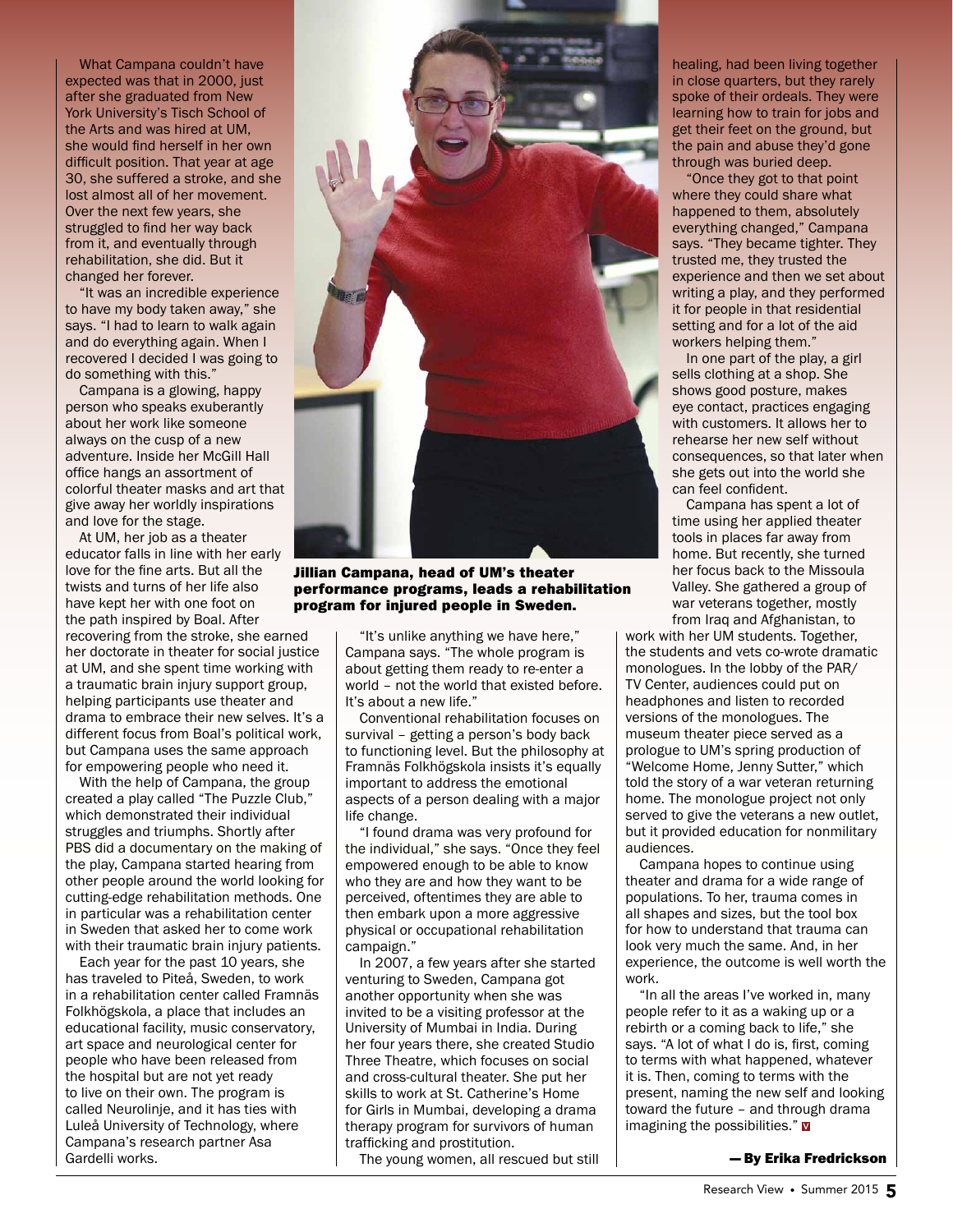

UM employees Justin Easterday and Lauren Henry process a hand-carved figurine of a lieutenant in 18th-century dress as part of their work on the curation project at the Collection Management Facility at the Defense Supply Center, Richmond, in Virginia.

#### Navy's Novelties — continued from front

doesn't have the glory of fieldwork, she explains, so it's been an underfunded area of archaeology for decades.

But Dixon sees this project with the Navy as a good omen. "The fact that the Navy has invested in their collection on this level makes a very important statement about the future of historical collections," she says.

And it can't be done alone. Early this year Dixon, who is associate director of the UM center administering the Army Corps of Engineers grant, hired a team of more than 20 people who now are sorting through artifacts in the Richmond facility and at the National Museum of the U.S. Navy.

"From my perspective, I am a professor first," she says. "My role in all of this is helping to facilitate educational opportunities for UM students and alumni, as well as the general public."

It's a prime teaching opportunity, and it's also opening up career paths for UM students and alumni. Kyle Burke, for example, is just wrapping up a double major in history and anthropology. His interest is military history, and he'd like to enroll in a graduate program for underwater archaeology.

Dixon worried that the lack of underwater archaeology courses at UM might make it difficult for Burke to get into these competitive programs. When this project began, Dixon's team hired him and sent him to Washington to help curate the artifacts at the naval museum. Thanks, in part, to that firsthand experience, he's already been accepted into several graduate

archaeology programs.

Ayme Swartz, a UM graduate student from Philipsburg, also is working at the naval museum. The assignment is helping Swartz earn her master's in anthropology. Her knowledge of gemstones, thanks to her previous job in Philipsburg, already has helped the team identify an artifact with rubies from Myanmar and sapphires from Sri Lanka.

Another UM anthropology alumna, Katie Stevens Goidich, is working in the project's Montana offices. Goidich served 14 years with the U.S. Navy in Iraq and elsewhere, and Dixon says she helps the team "learn how to speak military."

Every team member is vital, because the scale of the cataloging is massive. The Navy collection includes more than 300,000 accessioned artifacts. Some of those pieces, such as dental kits, contain many different parts.

The number of individual objects is astronomical," Dixon says.

The teams in Richmond and D.C. spend their days carefully unpacking crates that may not have been opened for decades. They analyze the contents item by item. They photograph the artifacts, inspect them for signs of damage, research the history and provenance, and type this information into a massive database.

If you were to print it off," Dixon says, "it might take up an entire wall. Each object has its own story. The crews have to tease out information about them and make it searchable."

But Dixon sees a bigger picture in the works, too.

"What we've done with the Navy's

NHHC team is follow the Navy's Curator Branch guidelines on the care of the collection," she says. "We could only hope to extend this for the next couple of years so that we could get as far along on the project as possible."

Ideally, after the catalog is complete – and that may be after UM's involvement with the collection ends – the Navy will have a searchable database of its artifacts. Museums around the country will be able to request loans of these items. After all, the ultimate goal of the collection is to share U.S. naval heritage with the public. And the catalog is an important first step.

These things can't go on the road and be loaned out unless you have all of this information and all these ducks in a row first," Dixon says.

In the meantime, Dixon's team is immersed in some fascinating objects of U.S. history. They'll document the desks of famous admirals and the furniture of the USS Sequoia presidential yacht. They'll inspect the submarine that U.S. Navy Lt. Don Walsh and Jacques Piccard used to dive to the Mariana Trench, the ocean's deepest point, for the first time. They'll inventory and catalog the contents of the hut U.S. Navy Officer Richard Byrd used during his exploration of Antarctica. They'll catalog an atomic bomb shell – nonexplosive, of course.

They'll also spend time with a gun from the famous USS Maine, the sinking of which, in a Cuban harbor in 1898, invoked an era of sensationalistic "yellow journalism" and triggered the Spanish-American War. The gun soon will make a journey to Clemson University's Warren Lasch Conservation Center in Charleston, South Carolina. It will be scanned with an electron microscope to determine its earliest paint color. The lead will be removed, and it will be stabilized and conserved as close as possible to its original condition.

The University of Montana is helping facilitate this," Dixon says. "Who would've thought that we would be involved in such an important component of U.S. history? I'm really honored and proud that UM has a leading role in the long-term stewardship of objects that are entirely relevant to our American heritage."

Dixon says UM students and graduates are proving themselves as professionals on the job. "People from small towns in Montana are getting experiences we never could've predicted a few years ago," she says. "And the Navy benefits because they are among our brightest and best. We hope that this project can become a model for dealing with such massive collections." <mark>w</mark>

— By Jacob Baynham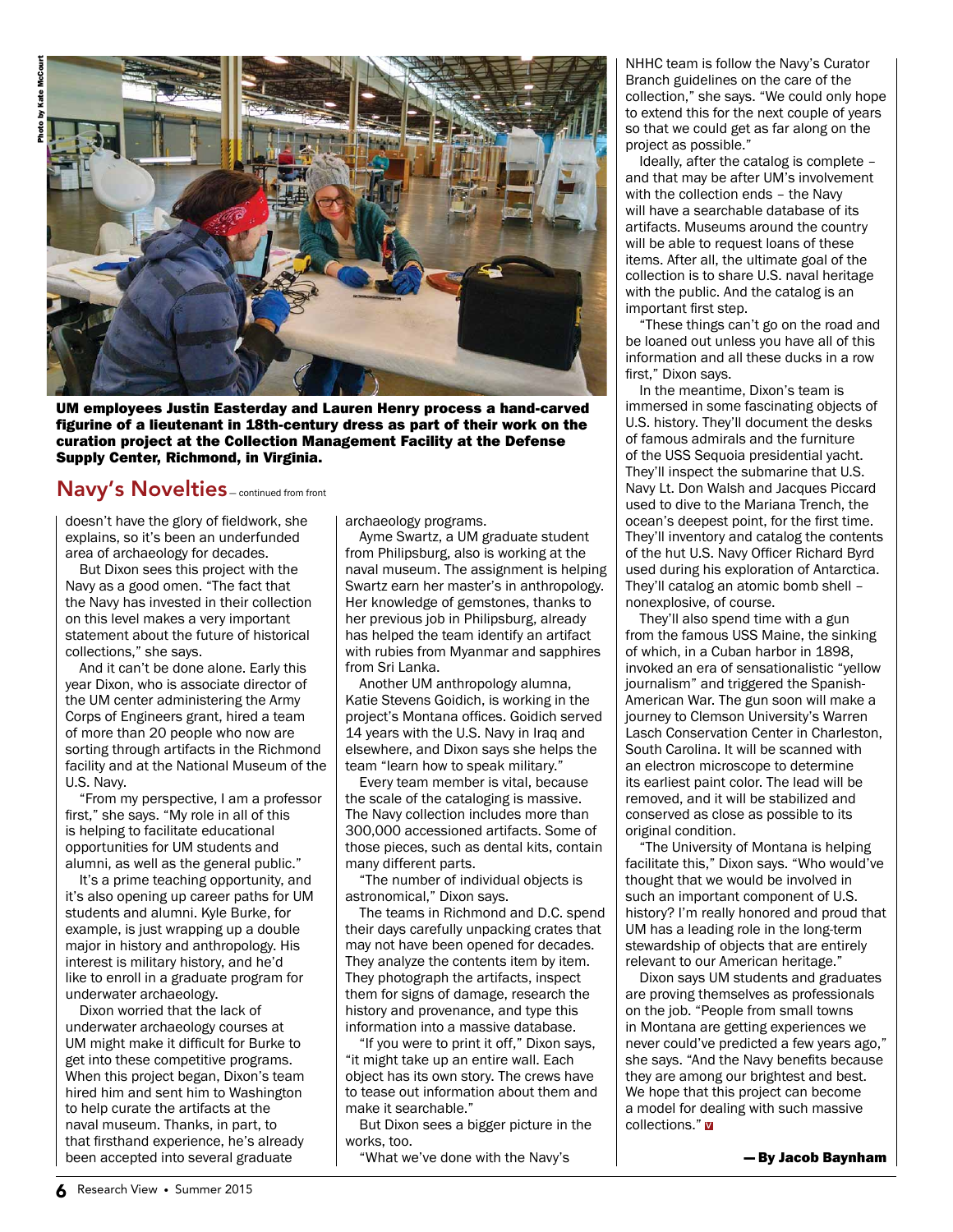Patty Cox works in Main Hall helping Montana businesses land government contracts.

# Uncle Sam Wants Your Business

Center helps local companies land government contracts – for free

Then it comes to government contracts, it's easy to assume that if you want to work with Uncle Sam, you'd better make planes, ammunition or some other product with military implications. Just don't tell that to the dozens of Missoula-area businesses that accounted for a shade over \$7 million in government contracts in just the second quarter of 2015. Is there a Lockheed-Martin facility tucked away somewhere? Hardly.

"It's janitorial services for a ranger station and selling hay to the Forest Service," says Patty Cox, a certified procurement professional and the head of the Montana Procurement Technical Assistance Center at the University of Montana. "In rural communities, it's things like fire-camp catering or selling a couple of horses to an agency in addition to things like big construction contracts."

The Montana PTAC office at UM – online at http://www. montanaptac.org/ – is one of 600 around the country and nine in Montana. The program exists thanks to joint funding from the Department of Defense and local entities such as universities and economic-development agencies. It provides consultation services to companies ranging from those that are longtime government contractors looking to expand or change their emphasis to those that have never even considered working for an agency – and the invaluable advice comes free of charge for its clients.

"In Anaconda recently, the ranger station needed janitorial services and so they posted ads with my information on them so I could help someone through the process," Cox says. "Part of that is helping a local company understand what's needed and then, if they are a good fit, helping them navigate the bid process."

And completing that bid process and the registration required for federal contracting is no small task. Even experienced contractors who have used the vendor portal – called the System for Award Management, or SAM – can be stymied by the complexities and requirements.

"It can be challenging to find the right opportunities even for very experienced people who have bid on projects over the years," Cox says. "I just met with an experienced engineering firm, and they followed up to say that they'd submitted a bid for a job they would have never found if it hadn't been for PTAC's help – even though they've been doing this for a long time."

That's in part because the PTAC office has a sophisticated matching system that's more powerful than the search functions available to the general user and in part because Cox is really good at what she does. In fact, her status as a certified procurement professional puts her in select company when it comes to assisting businesses with government contracts.

"Patty is one of a handful in the country with this certification," says Joe Fanguy, director of UM's Office of Technology Transfer. "That's helped PTAC become the latest arrow in the University's economic-development quiver, which now exceeds 500 regional businesses when combining PTAC clients with the existing portfolios of our MonTEC business incubator, the Blackstone LaunchPad to help student and alumni businesses, and the Montana World Trade Center."

Though Montana's location and population might not make it an obvious choice for government work, businesses here have an odd advantage when it comes to contracts: The vast majority of them are small by government standards. And that's helpful because the feds want 23 percent of their contracts to go to small businesses.

"Even what we consider here to be a big company is often classified as small, so they have the skills and experience for a job and remain attractive to procurement officers looking for a small-business partner," Cox says.

But sometimes even small businesses with the right combination of experience, skills and a solid bid find themselves lost in the labyrinthine regulations that must be met before shovels start turning dirt. That's where Cox comes in to help.

"Because a local contractor also has an Idaho location, there was a hiccup in their application, and we had to work together to figure out how to solve it," Cox says. "Every time it's an amazing feat because you have to know these regulations and stay up to date to be able to find the needle in the haystack." **v** 

#### — By Alex Strickland

PTAC Success Stories — continued next page